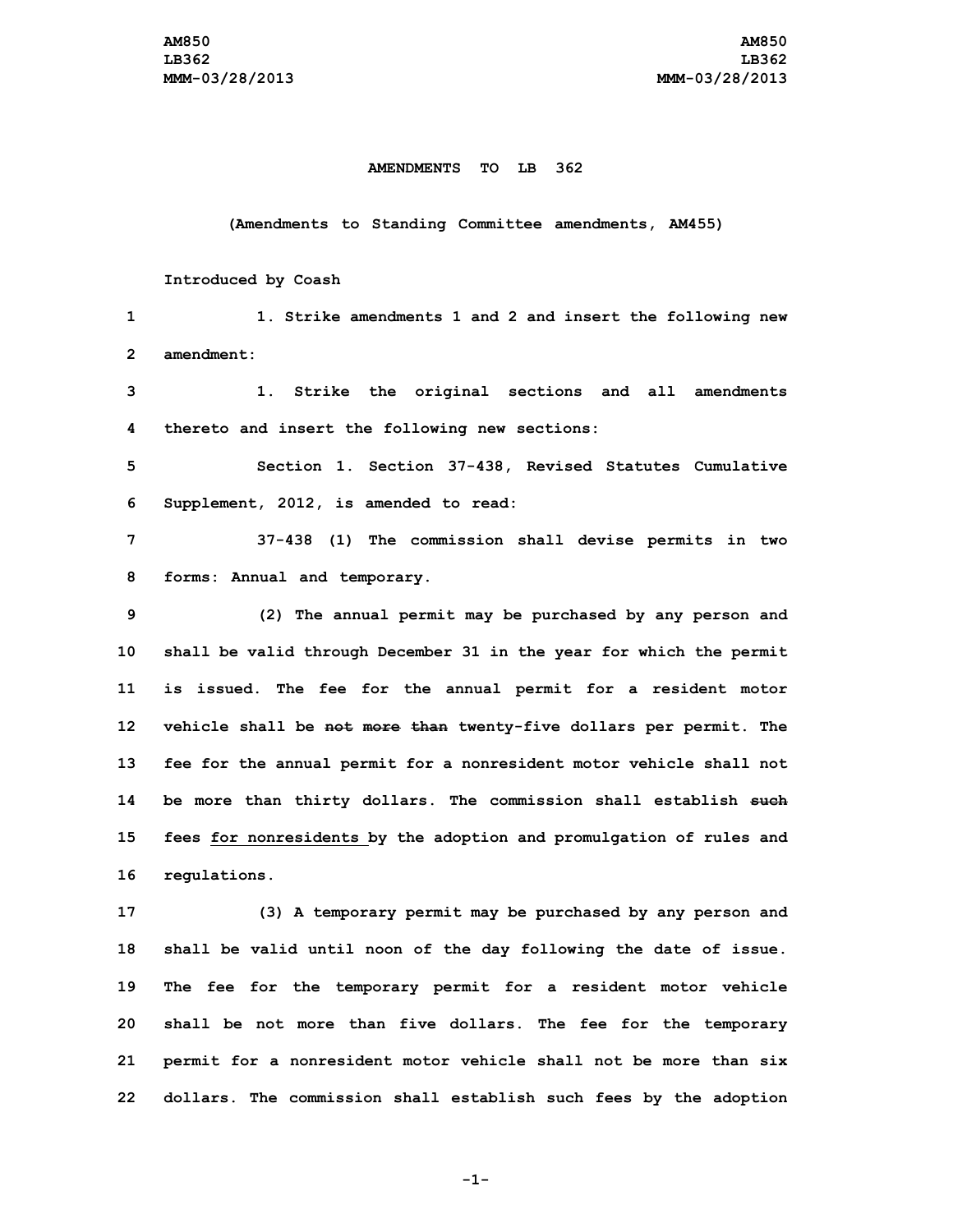**1 and promulgation of rules and regulations. The commission may issue 2 temporary permits which are either valid for any area or valid for 3 <sup>a</sup> single area.**

**4 Sec. 2. Section 37-440, Revised Statutes Cumulative 5 Supplement, 2012, is amended to read:**

 **37-440 (1) The commission shall prescribe the type and design of permits and the method for displaying permits on the driver's side of the windshield of motor vehicles. The commission may provide for the electronic issuance of permits and may enter into contracts to procure necessary services and supplies for the electronic issuance of permits.**

 **(2) The permits may be procured from the Department of Motor Vehicles when registering <sup>a</sup> motor vehicle in person or electronically, from the central and district offices of the commission, at areas of the Nebraska state park system where commission offices are maintained, from self-service vending stations at designated park areas, from designated commission employees, through Internet sales from the commission's web site, from appropriate offices of county government, and from various private persons, firms, or corporations designated by the commission as permit agents. The department shall be entitled to retain two dollars of each fee collected for <sup>a</sup> permit as reimbursement for the clerical work and postage, if any, associated with issuing the permit and remitting the remainder of the fee to the State Treasurer. The commission and county offices or private persons, firms, or corporations designated by the commission as permit agents shall be entitled to collect and retain <sup>a</sup> fee of not**

**-2-**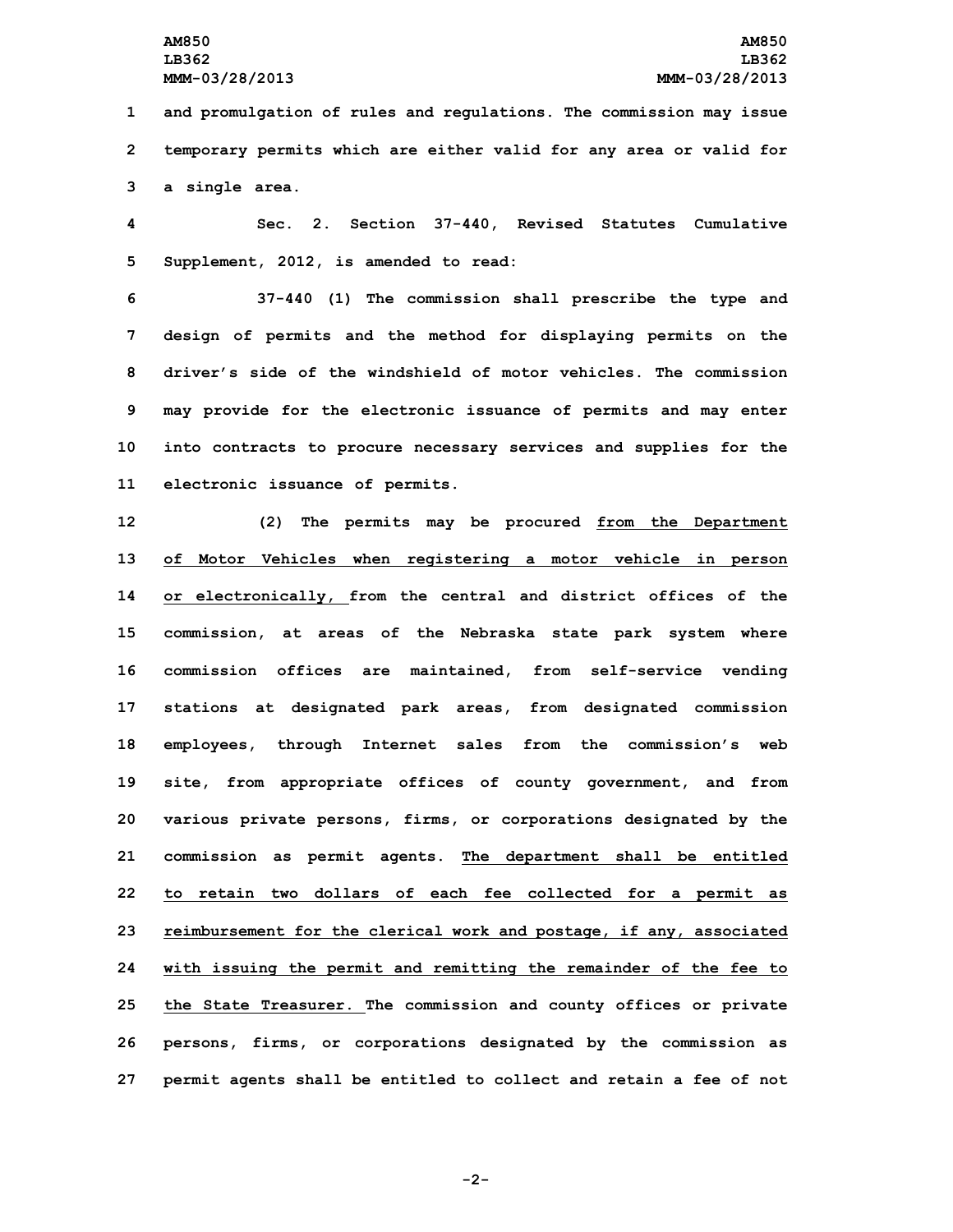**more than one dollar, as established by the commission pursuant to section 37-327, for each permit as reimbursement for the clerical work of issuing the permits and remitting therefor. The commission shall be entitled to collect and retain a fee of one dollar for each permit sold through its web site as reimbursement for the clerical work and postage associated with issuing the permit.**

**7 Sec. 3. Section 37-445, Reissue Revised Statutes of 8 Nebraska, is amended to read:**

 **37-445 The (1) Except as otherwise provided in subsection (2) of this section, the county clerks or permit agents entitled to issue permits as provided by sections 37-434 to 37-446 shall remit the fees for the permits to the commission in the manner and at the times prescribed by the rules and regulations of the commission. Any permit agent who receives permit fees under sections 37-434 to 37-446 and who fails to remit the fees to the commission within <sup>a</sup> reasonable time after demand by the commission shall be liable to the commission in damages for double the amount of the funds wrongfully withheld. <sup>A</sup> permit agent who purposefully fails to remit such fees with the intention of converting them is guilty of theft. The penalty for such violation shall be determined by the amount converted as specified in section 28-518.**

 **(2) The Department of Motor Vehicles issuing permits as <sup>a</sup> part of the registration of motor vehicles shall remit the fees to the State Treasurer. The State Treasurer shall credit two dollars of each fee to the Department of Motor Vehicles Cash Fund and the remainder of each fee to the State Park Cash Revolving Fund.**

**27 Sec. 4. Section 37-446, Reissue Revised Statutes of**

**-3-**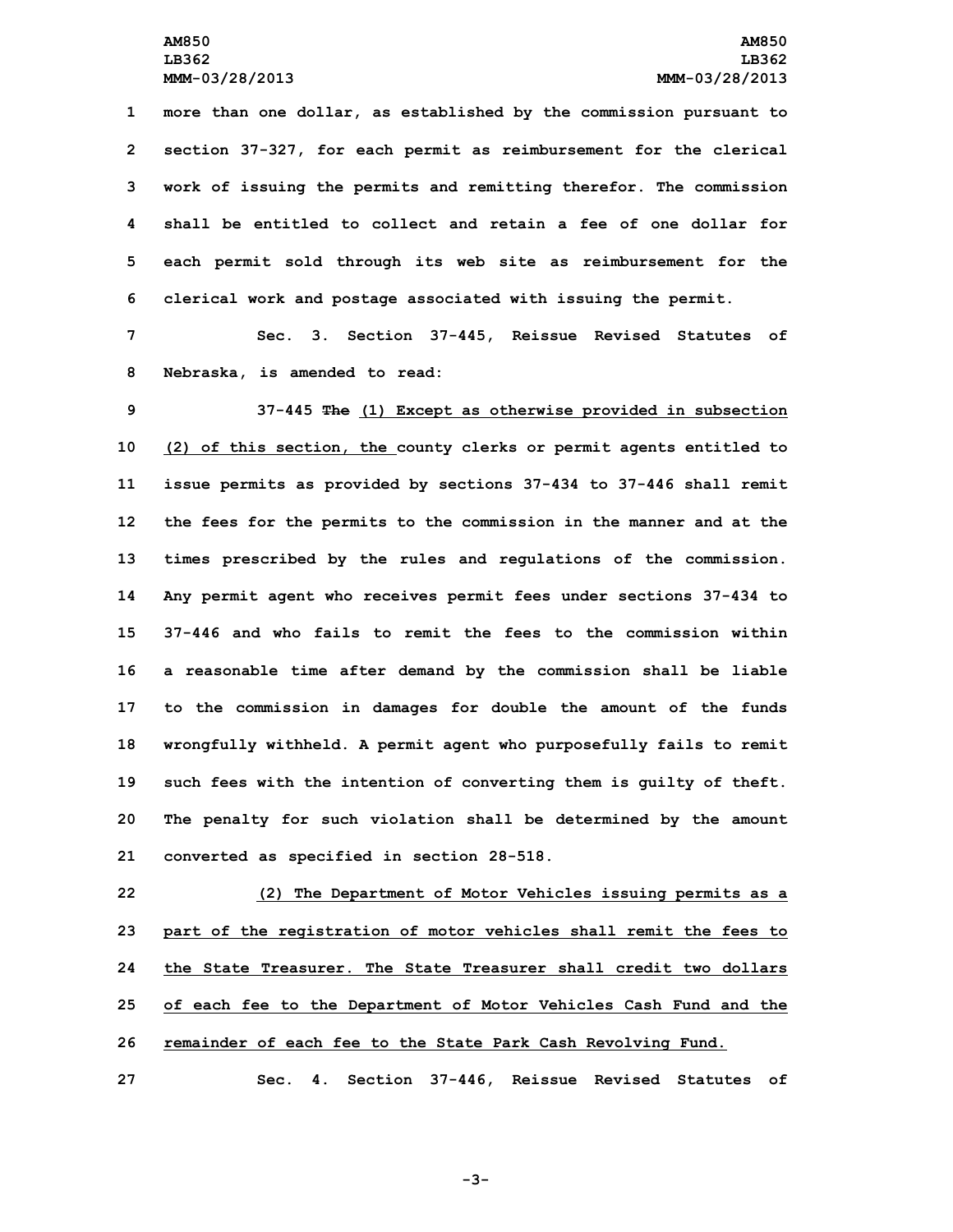**Nebraska, is amended to read: 37-446 The Except as otherwise provided in subsection (2) of section 37-440 and subsection (2) of section 37-445, the permit fees charged under sections 37-438 and 37-439 shall be credited to the State Park Cash Revolving Fund and shall be disbursed for the administration, improvement, operation, and maintenance of those areas, or portion of areas, of the state park system which are designated as permit areas.**

**9 Sec. 5. Section 60-1513, Reissue Revised Statutes of 10 Nebraska, is amended to read:**

 **60-1513 The Department of Motor Vehicles Cash Fund is hereby created. The fund shall be administered by the Director of Motor Vehicles. The department shall use the money credited to the fund pursuant to subsection (2) of section 37-445 for point-of-collection activities associated with issuing state park motor vehicle entry permits pursuant to section 37-440. The remaining money in the fund shall be used by the Department of Motor Vehicles to carry out its duties as deemed necessary by the Director of Motor Vehicles, except that transfers from the fund to the General Fund may be made at the direction of the Legislature. Any money in the Department of Motor Vehicles Cash Fund available for investment shall be invested by the state investment officer pursuant to the Nebraska Capital Expansion Act and the Nebraska State Funds Investment Act.**

**25 Sec. 6. This act becomes operative on January 1, 2014. 26 Sec. 7. Original sections 37-445, 37-446, and 60-1513, 27 Reissue Revised Statutes of Nebraska, and sections 37-438 and**

**-4-**